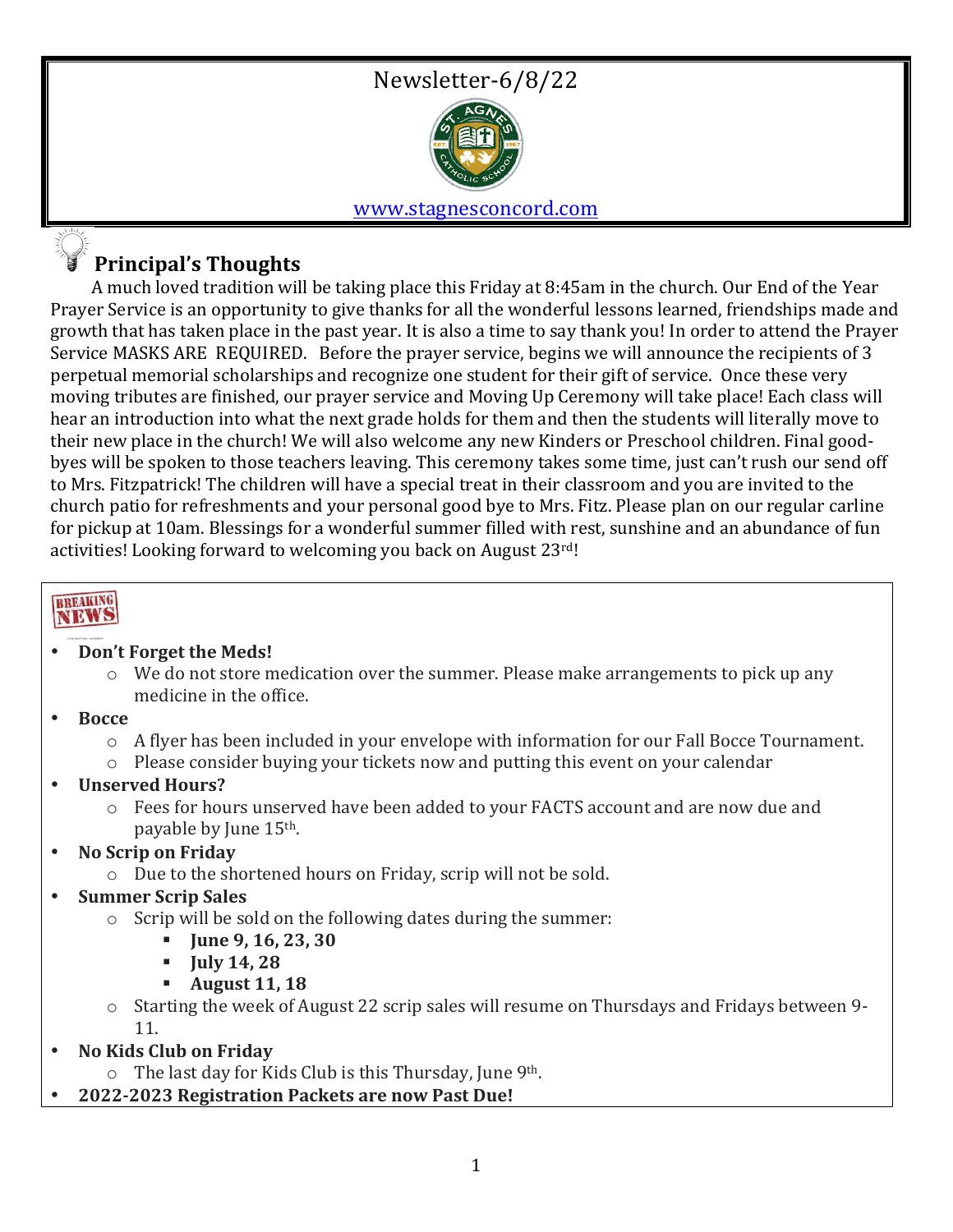## Newsletter-6/8/22



www.stagnesconcord.com



- coordinator, Secretary (manage meeting agendas/minutes, administration), & Webmaster (SportsEngine)
- $\circ$  This is a great way to earn volunteer hours while supporting our parish youth basketball program
- o Interested? Please email JP Zingmark/AD: jpzingmark@gmail.com or text 415.504.2579 to sign-up or for any questions!

### PACE NEWS!

### • **Dine Out TONIGHT!**

- $\circ$  Join us for the final Dine Out taking place at Zachary's Pizza in Pleasant Hill.
- $\circ$  A flyer with all the details is in your family envelope today.
- $\circ$  This flyer is needed in order for us to get the donation.
- **Don't Forget to Order the Supply Boxes** 
	- $\circ$  A flyer with the QR Code and additional information has been included on a flyer that can be found on our website under the Forms and Resources tab.